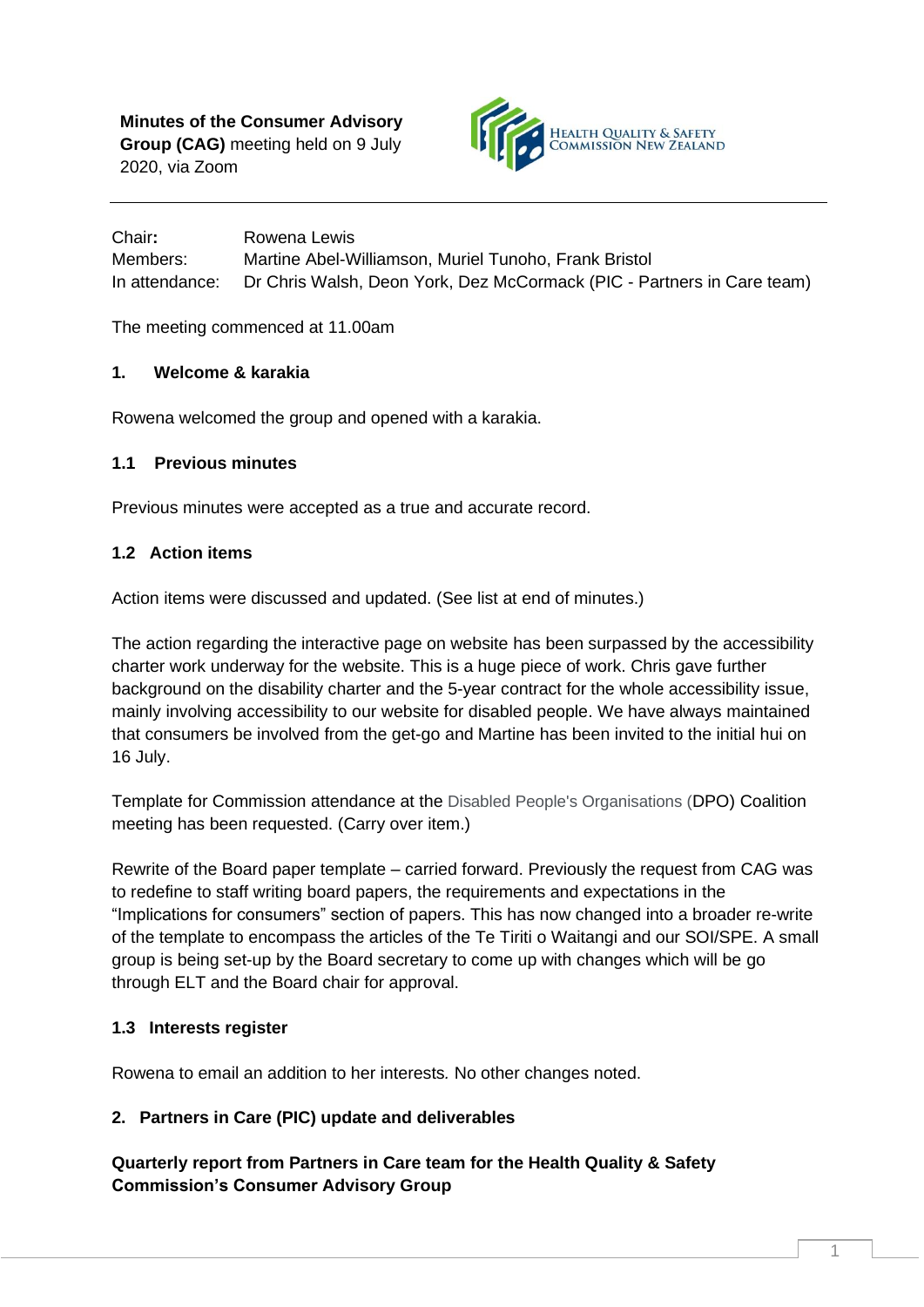#### **9 July 2020**

- The Ehlers Danlos videos have been completed. Some small changes are needed to get them back up on the website.
- As we reported last time, the PIC team was originally working with the primary care team for the 2020/21 co-design programme with Dr Lynne Maher. We were also planning some 'pre-workshops' before 30 June to socialise the concepts with the teams who were successful applicants. These did not go ahead, but we are still going to work with the primary care team as needed for the 2020/21 programme but will be the team taking the lead. A collaboration with PHARMAC is being discussed (e.g. members of PHARMAC joining a team). The programme will begin in August 2020.
- The Quality and Safety Marker (QSM) for consumer engagement is 'live'. We will have an ongoing role in socialising the QSM. We recently met with the District Health Board (DHB) consumer chairs and deputy chairs and will run another meeting with DHB staff likely to be involved with the QSM. We will also go back to the quality and risk managers at some point.
- We have completed a number of interviews with previous co-design participants to understand the barriers and enablers to conducting a co-design project in the health and disability sector.
- The PIC programme plan has been complete and was sent to you all. You can see from this document what our focus is for 2020/21.

Deon spoke to the points above and added that we are looking at a refresh of all our resources.

Chris talked about the Treaty workshop for Consumers on 10/11 November.

Rowena asked for some kind of review of the workshop and we discussed perhaps interviews for attendees to reflect and report on learnings. What was learnt. Key messages etc.

Chris mentioned the Te Tiriti framework that JJ (Waikato Consumer) was doing as part of the QSM and having that incorporated across everything in the QSM.

Deon gave some overall examples of the themes from interviews being conducted with previous co-design participants. Members fed back of their own co-design experiences.

Chris also spoke to the review being undertaken for the whole structure of the Mortality Review Committees (MRC's) and that a consultation period is coming up for staff and committees.

#### **3. Members environmental scan**

#### **Rowena**

Still involved in Breast Cancer Aotearoa. Doing a lot for elderly in rest homes. Some are good, some are not so good. Discussed some elderly (over 80) are getting left behind in care. Has concern for them. Mentioned the Simpson review and looking forward to outcomes from this. Rowena also provided a written report as follows:

I attended the zoom board meeting on 19 June 2020 – it was short – 1.5 hours and apart from introductions, it was mainly about the budget and Janice's report. In short, the Commission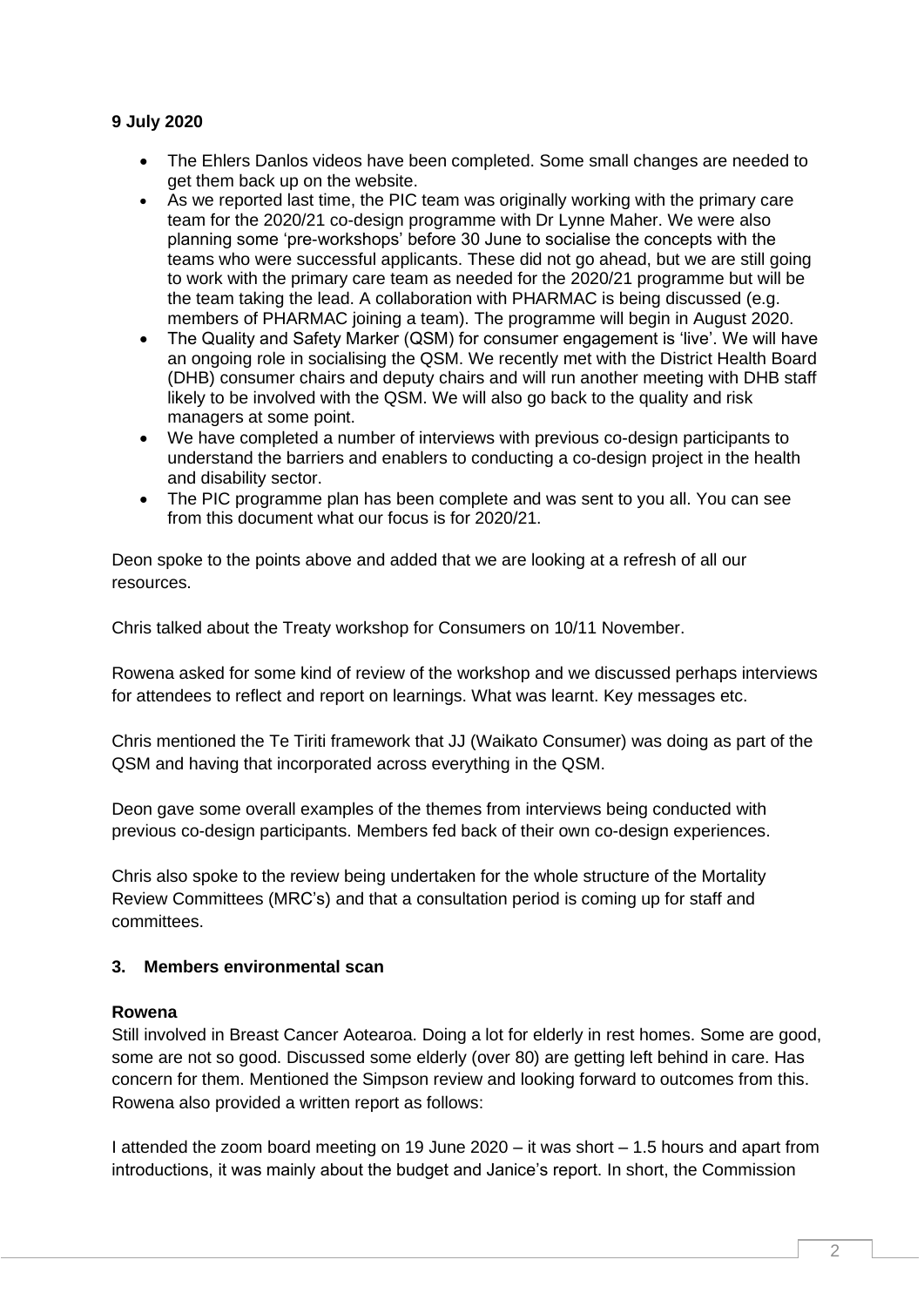were not given any more money this year despite expectations to the contrary. There was a discussion about what work could be dropped.

While meetings expenses will be reduced (less travel, more by zoom), suggestions were to reduce the MRC costs, reduce the ARC program, minimal support for the Maternity early warning scores and others.

Of interest was that while during the early COVID-19 period there were more deaths than usual overseas, to late May 2020, NZ had 300 fewer deaths.

Mention made that there were going to be some changes in the MRC and that Janice was going to take a paper to the Board for the next meeting.

Tristram (new Board member) wanted a disability component in all programs and this was generally agreed.

General chat about how to get more money for programs.

#### **Martine**

Busy with Health services review and the disability standards review. A huge amount of work – 3 days a week. Includes looking at things that can be measured. Also doing a report on accessible housing for disabled people. Disability services overall not happy with Simpson review regarding disability services being offered by DHB's rather than a national standard. International convention on rights for disabled people is being tabled in Parliament. Martine will send to us for our website.

Consumer Network update: was focussed on COVID experiences of members and shared learnings. Working from home seems to be more accepted as the norm.

## **Frank**

A lot happening in the psychosocial space – especially during and after lockdown. Definitions of wellbeing are being published. MH commissioner is releasing his report and there are many reports now coming out post lockdown.

- Initial Mental Health & Wellbeing Commissions Draft "wellbeing definition" consultation with Lived Experience leaders and other stakeholders. Draft document so not yet available for distribution.
- Initial Mental Health & Wellbeing Commissions publication of He Ara Oranga Mānuka Takoto, Kawea Ake / Upholding the Wero Laid in He Ara Oranga. Can be downloaded at: [https://www.mhwc.govt.nz/assets/Interim-Report/Upholding-the-Wero-Laid-in-He-](https://www.mhwc.govt.nz/assets/Interim-Report/Upholding-the-Wero-Laid-in-He-Ara-Oranga.pdf)[Ara-Oranga.pdf](https://www.mhwc.govt.nz/assets/Interim-Report/Upholding-the-Wero-Laid-in-He-Ara-Oranga.pdf)
- MHA Act Review and replace consultation. Continues but slow progress.
- MHA Act Guidelines review new guidelines due later this month. The Ministry of Health (MoH) are hoping to have it up on their website by the end of August 2020. The delay in publishing these guidelines were largely due to COVID-19.
- The technical aspects in the operation of the Act have not changed, e.g. the process of assessment and treatment, the statutory requirements of various documentation, and the overall compulsory treatment order process.
- A number of key changes and emerging issues have been signalled in the revision of these guidelines. In particular:
	- $\circ$  the growing influence of rights-based approaches and how these can be better promoted within the parameters of the current Mental Health Act.
	- o the need to give greater emphasis to our obligations under Te Tiriti o Waitangi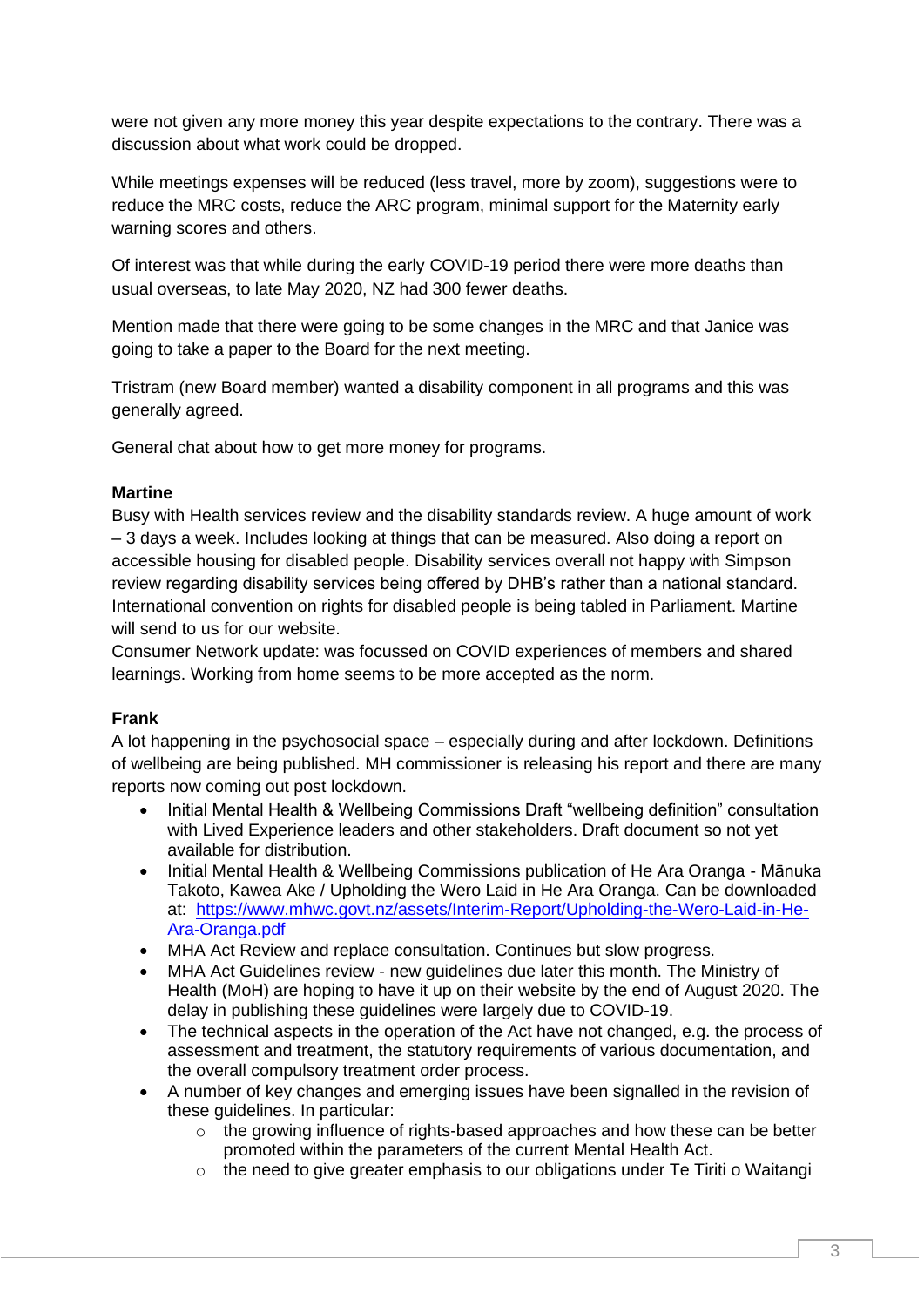- o the impact of *He Ara Oranga,* and in particular, the feedback from people with lived experience and families and whānau on how they experience the current administration of the Act.
- $\circ$  Due to the size of the revised guidelines, the Ministry has maintained the main document that interprets the legislation and created a companion document that focuses on human rights in relation to compulsory assessment and treatment.
- Ministry of Health MHA Lived Experience Knowledge Exchange Network meeting by Zoom monthly or bi-monthly. Facilitated by "People at the Centre" team with the DDG MHA office at the Ministry of Health.
- National MHA KPI & Benchmarking Project has a new host: Te Pou. The work is being completely refreshed. See [www.mhakpi.health.nz](http://www.mhakpi.health.nz/) although that website will be rebuilt soon.
- National MHA Knowledge Exchange Network being built by Te Pou. See attached document.
- Health & Disability System Review by Heather Simpson has significant implications at a structural level and note Mental Health focus is on what is already occurring.
- The Suicide Prevention Office is leading the implementation of Every Life Matters: He Tapu te Oranga o ia tangata Suicide Prevention Strategy 2019-2029 and Suicide Prevention Action Plan 2019-2024 for Aotearoa New Zealand (He Tapu te Oranga) See [https://www.health.govt.nz/publication/every-life-matters-he-tapu-te-oranga-o-ia](https://www.health.govt.nz/publication/every-life-matters-he-tapu-te-oranga-o-ia-tangata-suicide-prevention-strategy-2019-2029-and-suicide)[tangata-suicide-prevention-strategy-2019-2029-and-suicide](https://www.health.govt.nz/publication/every-life-matters-he-tapu-te-oranga-o-ia-tangata-suicide-prevention-strategy-2019-2029-and-suicide)
- Disabled Person Collective Balance Aotearoa represents people with Psychosocial Disability in the 7 organisations and along with the other DPOs are working with the Ombudsman's office to hear what disabled people experienced during the COVID-19 pandemic. Some provisional themes have been identified so far as main challenges for disabled people, but these themes will of course change/grow once we hear from more people about their experiences. This engagement will inform the bulk of the Ombudsman report, along with its thematic structure, as well as examining disability rights in New Zealand under the UNCRPD during the COVID-19 pandemic. A number of events are planned.
- Other reports now available:
- PROTECTING AND PROMOTING MENTAL WELLBEING: BEYOND COVID-19-The University of Auckland see: [https://informedfutures.org/wp](https://informedfutures.org/wp-content/uploads/Protecting-and-Promoting-Mental-Wellbeing.pdf)[content/uploads/Protecting-and-Promoting-Mental-Wellbeing.pdf](https://informedfutures.org/wp-content/uploads/Protecting-and-Promoting-Mental-Wellbeing.pdf)
- Monitoring and Advocacy Report of the Mental Health Commissioner 2022 see: [https://www.hdc.org.nz/media/5517/hdc-aotearoa-new-zealands-mental-health](https://www.hdc.org.nz/media/5517/hdc-aotearoa-new-zealands-mental-health-services-and-addiction-services-2020.pdf)[services-and-addiction-services-2020.pdf](https://www.hdc.org.nz/media/5517/hdc-aotearoa-new-zealands-mental-health-services-and-addiction-services-2020.pdf)
- COVID-19 Psychosocial and Mental Wellbeing Recovery Plan see: [https://www.health.govt.nz/system/files/documents/publications/covid-19-psychosocial](https://www.health.govt.nz/system/files/documents/publications/covid-19-psychosocial-mental-wellbeing-recovery-plan-15may2020.pdf)[mental-wellbeing-recovery-plan-15may2020.pdf](https://www.health.govt.nz/system/files/documents/publications/covid-19-psychosocial-mental-wellbeing-recovery-plan-15may2020.pdf)

## **Muriel**

Primary care – dealing with backlog coming out of lockdown. Has a staff member looking at the Health Innovation practitioners programme (HIP) model and embedding that in primary care. Spoke also of all the work in her community during lockdown e.g. delivering sanitation packs etc.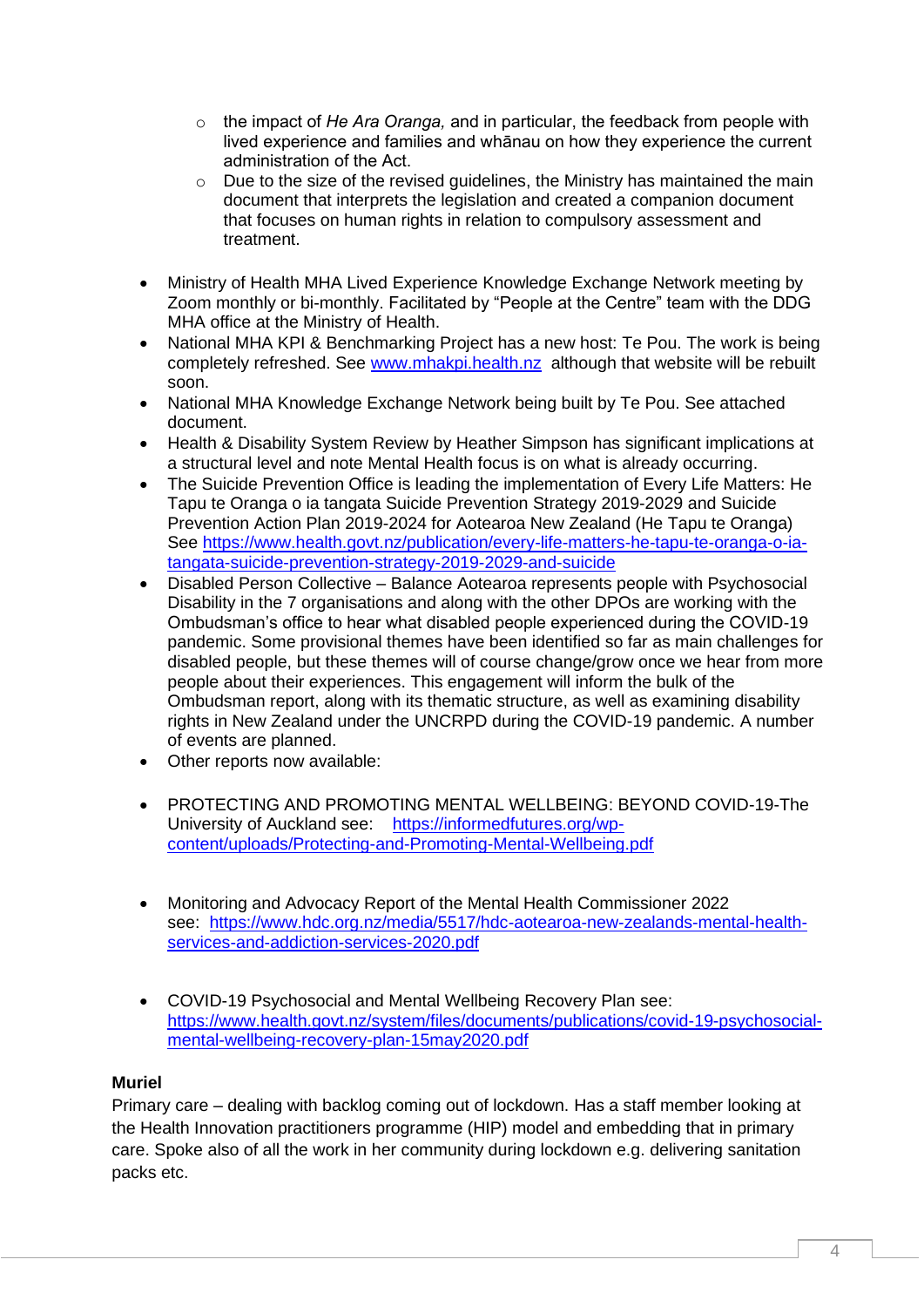## **4. Appointment terms for members**

| <b>Name</b> | <b>Current expiry</b> | <b>Proposed extension &amp; expiry</b> |
|-------------|-----------------------|----------------------------------------|
| Rowena      | 18 Sept 2020          | 3 years to 18 Sept 2023                |
| Martine     | 18 Sept 2020          | 3 years to 18 Sept 2023                |
| Frank       | 18 Sept 2020          | 2 year to 18 Sept 2022                 |
| Muriel      | 5 March 2021          | 2 years to 5 March 2023                |

Discussed and all agreed with the below extension of terms.

Board paper to be prepared for the September board hui seeking approval for the extensions. Subsequent letters of appointment to be prepared for the board chairs signature.

# **5. Review of Terms of Reference (TOR)**

As per point 12.1 of the current TOR, it was decided to reduce the in-person CAG meetings with the board from two to one session per year. This is in line with Te Rōpū.

It was decided clauses should be added regarding the terms for members. i.e. an initial term of three years with the option/agreement to extend up to a maximum of six years. This is in line with all MRC committees and commission advisory groups.

A draft board paper will be prepared for the next CAG hui which will, after agreement, be sent to the Board for approval.

Also noted was that a review of all commission TOR's was being undertaken by Jen Margaret which is to encompass the articles of Te Tiriti o Waitangi. A further change to the TOR in the future will be made once this review is finalised.

## **6. Prioritising what disability issues the Commission should be considering**

Martine had the following suggestions which link in with what current frameworks and models are being used in disability.

- 1. Making contact with DPO coalition. Introduce us as a crown entity etc. discuss programmes etc.
- 2. Progress the accessibility charter to implement across the commission with continual engagement with consumers
- 3. Liaise more with MoH consumer consortium to share our work. More of an informal channel
- 4. Current Disability Action plan. What can we do to contribute? Check with other agencies what they are doing or pick something to do. This is a 4-year plan.
- 5. Link to the NZ disability strategy. Any topics HQSC is working on and what can we do to add to this plan. Look at what other organisations are doing.
- 6. DHB's how can we ask DHB what is happening in their disability space. We are linking with them re QSM, Consumer networks and patient experience surveys

Rowena reiterated Tristram's focus on disability.